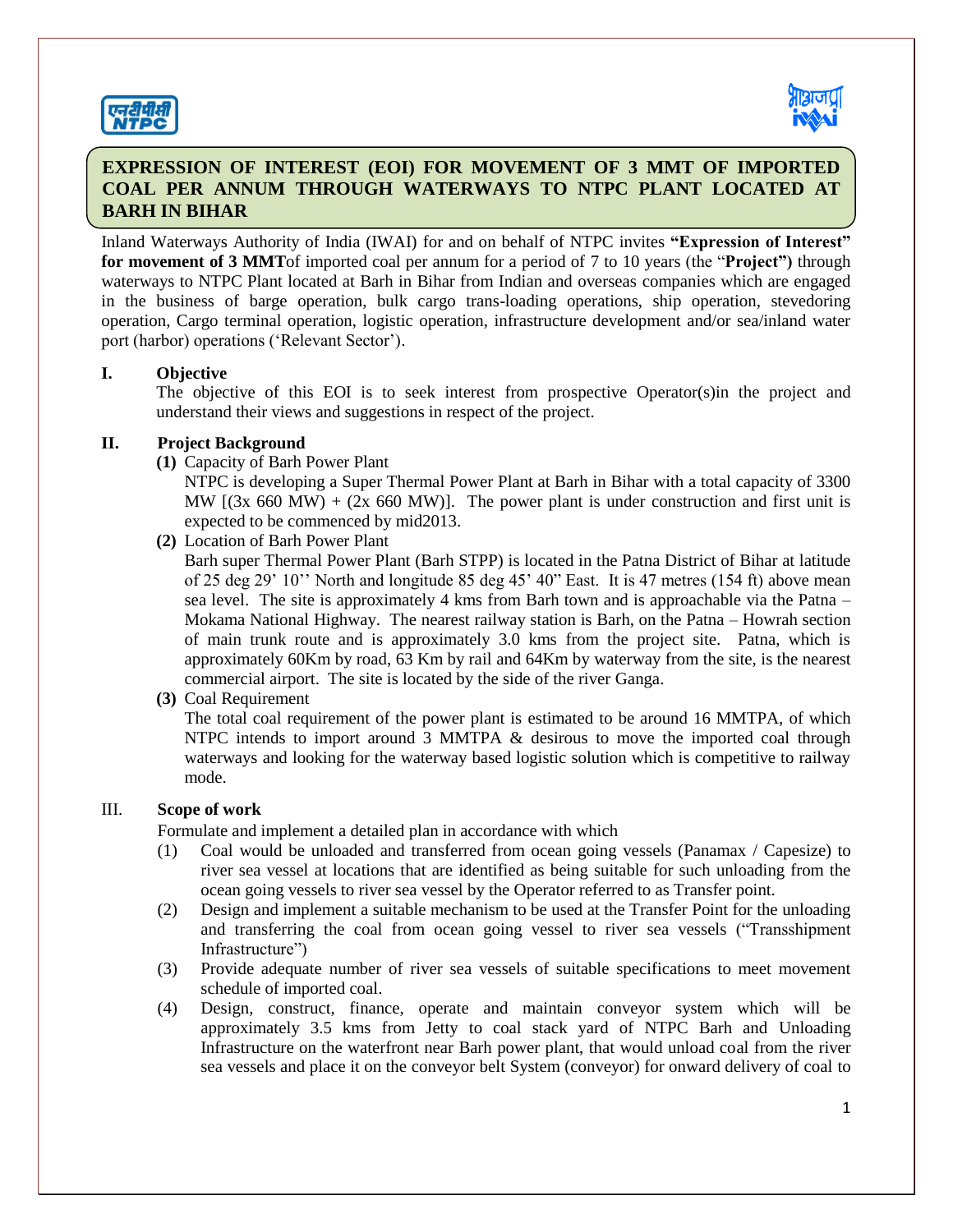coal stack yard of Barh Power plant. The unloading infrastructure and conveyor belt system will be transferred to NTPC at Re 1/- at the end of the contract period.

The conveyor will negotiate NH no 31at one place, power cables at two places and a small water body at one place to reach the stack yard.

- (5) Bear and pay all cost, taxes, expenses and charges in connection with or incidental to the performance of the obligations under this Agreement;
- (6) Comply with all applicable laws and obtain all applicable permits and approval in all material respects during the tenure of contract period.
- (7) Procure necessary land required for construction of jetty and material handling system at Barh from waterway to NTPC plant limits.

# **IV. Obligation of NTPC**

- (1) Enter into tripartite agreement with IWAI and Operator for a period of 7 to 10 years excluding the construction period and time for procurement of land, which will be around three years and provide commitment of 3 MMTPA of imported coal.
- (2) NTPC through their Imported Coal Supplier shall ensure delivery of coal at Transfer Point on Fairly Evenly Spread (FES) basis

# **V. Obligation of IWAI**

- (1) Enter into the Tripartite Agreement with NTPC and Operator
- (2) Provide assurance of 2.5 m Least Available Depth with a minimum width of channel of 45 m from Haldia to Barh for 300 days in a year.
- (3) Provide facilities for 24 hrs operation of river sea vessel, markings and other navigational aids such as DGPS.
- (4) Ensure smooth functioning of lock gate at Farakka over the project period, in close coordination with Farakka Barrage Project.
- (5) Facilitation in clearances from Kolkata Port Trust (KoPT).

## **VI. WHAT TO SUBMIT**

The interested organizations are requested to submit their suggested logistic solution comprising of the following:

## **(1) Suggested Logistic solution**

## **(a) Transshipment mode &infrastructure**

- (i) Preferred place for vessel call i.e. Port or Midstream Transshipment
- (ii) In case of Midstream Transshipment
	- A. Preferred method of transshipment and its technical specification.
	- B. The preferred midstream location(s) for transshipment.
	- C. Estimated cost for the creation of midstream transshipment infrastructure
	- D. Lead time for the creation of the said infrastructure

# **(b) River sea vessels**

Specification, types, capacity and number of river sea vessels proposed to be deployed for the project.

## **(c) Unloading Infrastructure**

- (i) Specification of berthing facility at Barh to enable unloading of coal from river sea vessels and delivery of coal to coal to coal stack yard of power plant.
- **(ii) Handling System**